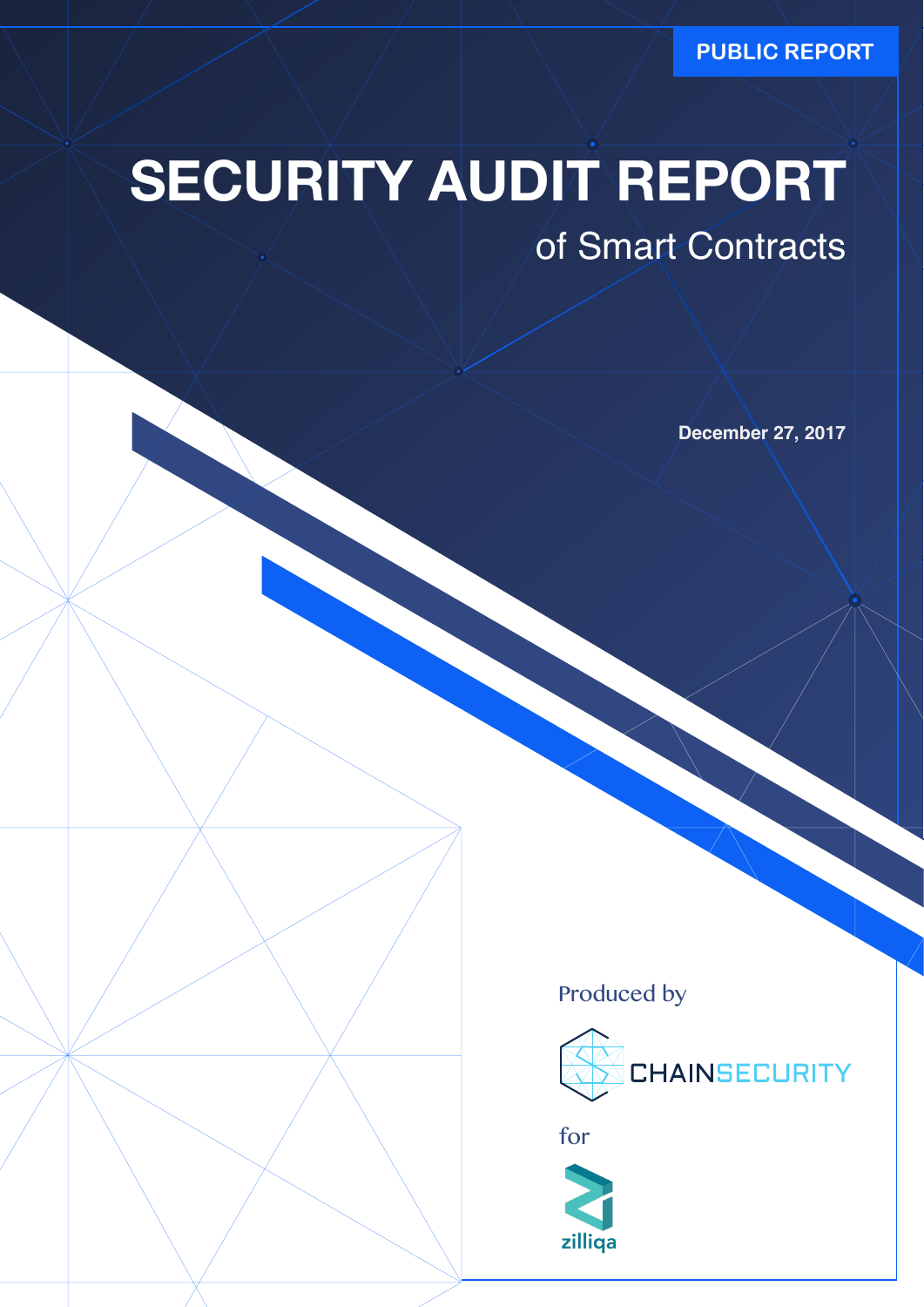## **Table of Contents**

| Issue 1: Incorrect require preconditions in BTCPayment MACCONSUM 7                                                                                                                                                                  |  |
|-------------------------------------------------------------------------------------------------------------------------------------------------------------------------------------------------------------------------------------|--|
| Issue 2: Missing Validation in the Token Constructor <b>14 Marshall</b> material and 7                                                                                                                                              |  |
| Reentrancy analysis <b>vertext</b> material contracts and all the set of the set of the set of the set of the set of the set of the set of the set of the set of the set of the set of the set of the set of the set of the set of  |  |
| Ether transfers <u>Charles Communications</u> and the contract of the contract of the contract of the contract of the contract of the contract of the contract of the contract of the contract of the contract of the contract of t |  |
|                                                                                                                                                                                                                                     |  |
|                                                                                                                                                                                                                                     |  |
|                                                                                                                                                                                                                                     |  |
|                                                                                                                                                                                                                                     |  |
|                                                                                                                                                                                                                                     |  |
|                                                                                                                                                                                                                                     |  |
|                                                                                                                                                                                                                                     |  |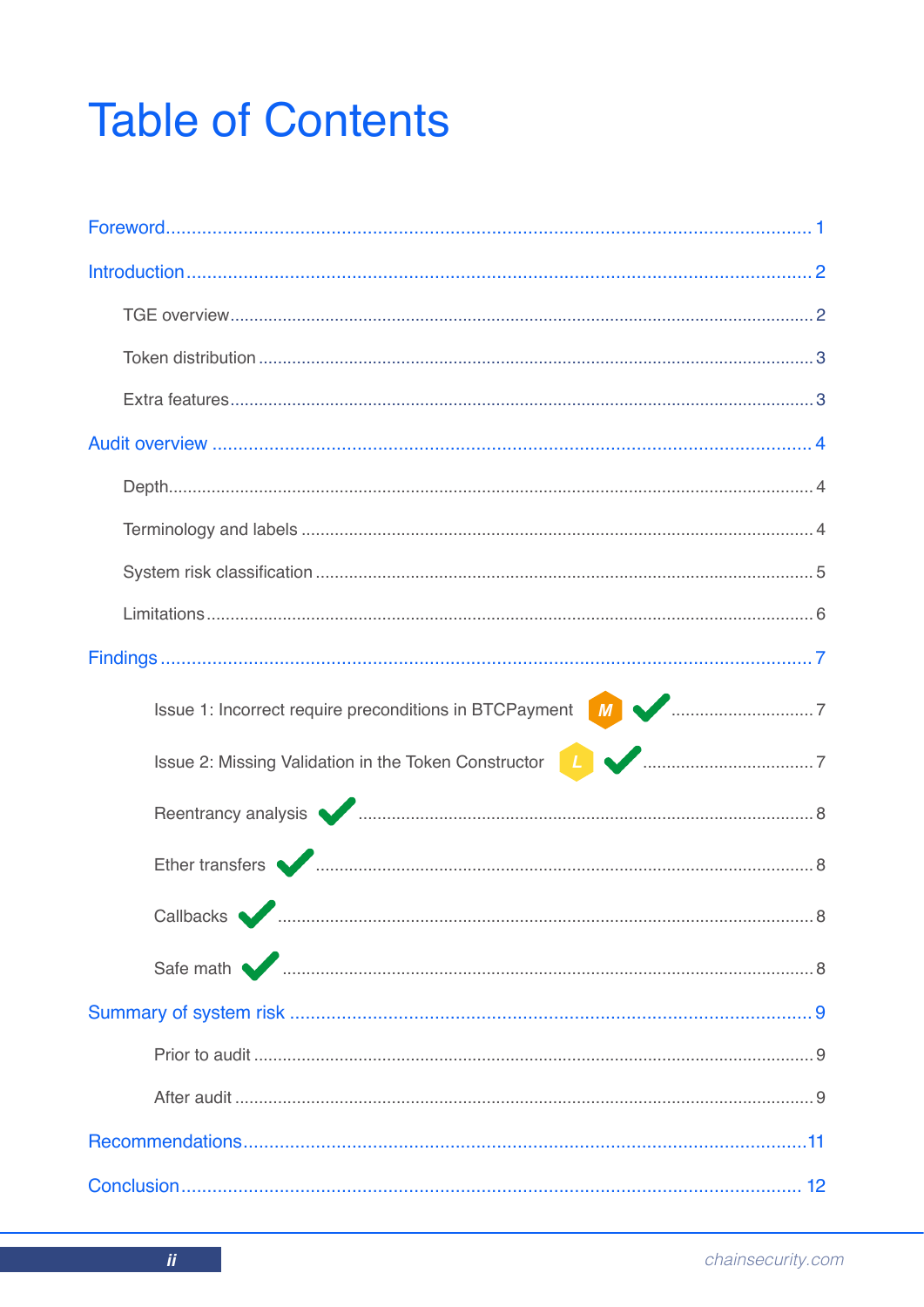

We first and foremost thank Zilliqa for giving us the opportunity to audit their smart contracts. This documents outlines our methodology, limitations, and results.

- ChainSecurity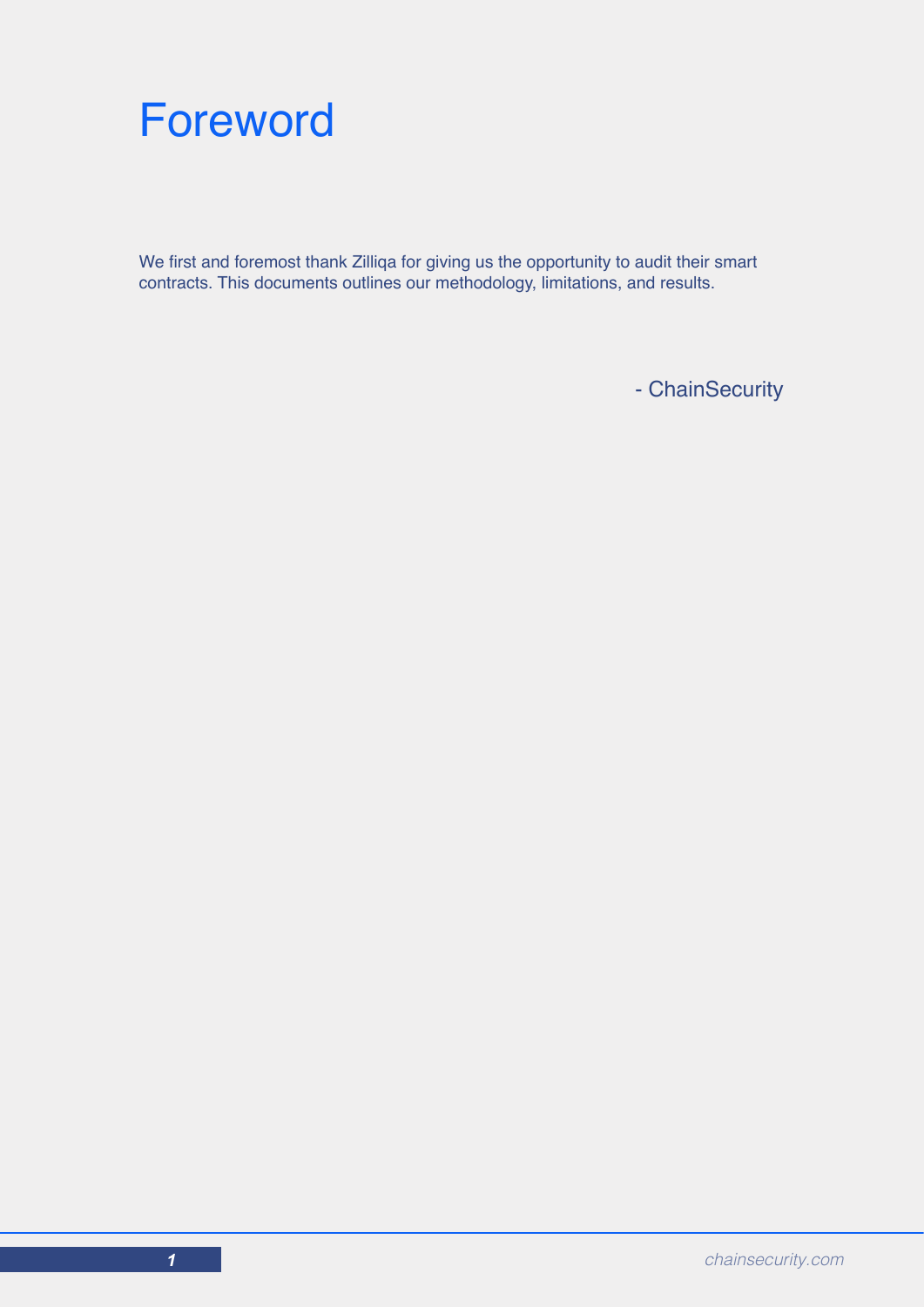| <b>Token name</b>             | <b>Zilliga (ZIL)</b>   |
|-------------------------------|------------------------|
| <b>Decimals</b>               | 12                     |
| <b>Smallest Unit (Atom)</b>   | $10^{-12}$ ZIL         |
| Maximum token supply          | 21,000,000,000         |
| Percentage of tokens for sale | 30%                    |
| Minimum personal cap          | 2 ETH                  |
| Maximum personal cap          | 5 ETH                  |
| Max cap $(H ZILs)$            | 6,300,000,000          |
| Max cap w/o bonus (ETH)       | 48,889 ETH             |
| Max cap $(USD)^1$             | 22,000,000 USD         |
| <b>Token Distribution</b>     | Past-ICO               |
| <b>Rewards</b>                | Yes (see TGE overview) |
| <b>KYC</b>                    | Yes (whitelist)        |

*Table 1. Facts about the ZIL token and the token sale*

## Introduction

ZILLIQA is a new blockchain platform that offers high transaction rates and scalability. The key idea is to leverage sharding, which allows one to divide large computations and to process them in parallel among the network nodes. This would enable throughput that matches the average transaction rate of existing VISA and MasterCard systems while keeping the advantage of blockchain platforms, which offer much lower fees for merchants.

In the following we describe the Zilliqa token (ZIL) and its corresponding token sale. Table 1 gives the general overview.

#### **TGE overview**

The TGE happens as follows:

- **• Early contribution:** In this phase early supporters can participate and receive a bonus of 10- 15%. The cap for this phase is 44,444 ETH.
- **• Determining price for community contribution:** Based on the bonuses awarded during early contributions the price for community contributions is calculated so that a complete sellout raises 48,889 ETH.

<sup>1</sup> fixed exchange rate 450 USD = 1 ETH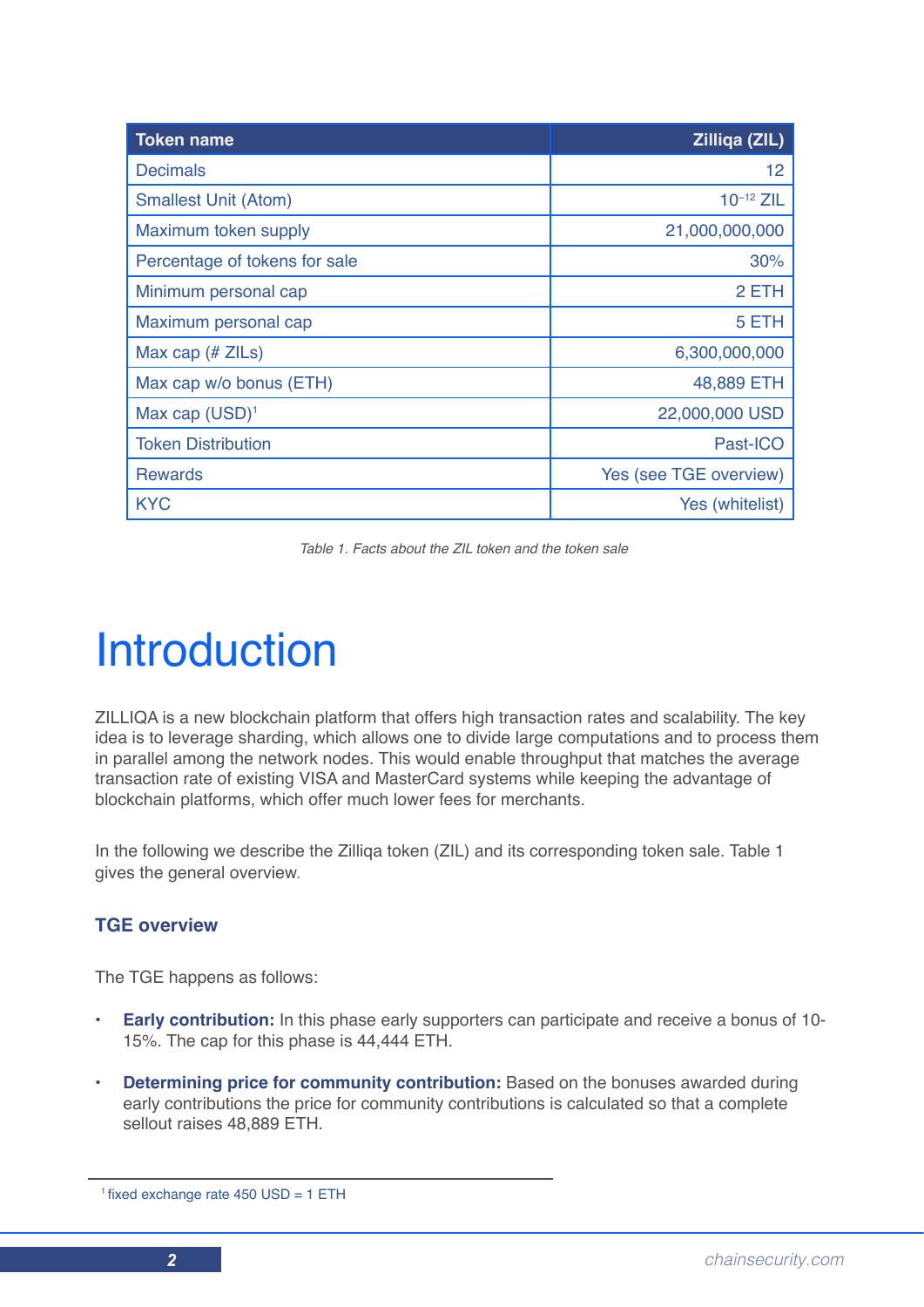- **• Community contribution:** During this phase community contributions are accepted. The minimum and maximum contribution amounts are 2 ETH and, respectively, 5 ETH.
- **Token distribution:** After all contributions have been received. Zilliga will issue transactions to assign the corresponding amount of tokens to the contributors. Possible excess tokens will be burnt. Note, that all of these calculations and operations are happening off-chain and can therefore not be audited by ChainSecurity Ltd.
- **• Tokens become transferable:** Tokens become transferable after token distribution is complete and Zilliqa has issued a corresponding transaction.

#### **Token distribution**

The ZIL tokens will be distributed as follows:

- Up to 6.3 billion ( $\leq$  30%) tokens will be sold during the TGE.
- 8.4 billion ( $\geq 40\%$ ) tokens will be given to miners as "mining rewards".
- 6.3 billion (≥ 30%) tokens will be given to the Zilliqa team, research, development and advisors. Most of these tokens are vested over three years.

#### **Extra features**

- **• Pausable:** Zilliqa has the power to pause and unpause the transfer of tokens. While paused, no token transfers and approvals can be made. This pausing happens separately for the contract owner and administrator, and all other token holders. Therefore, there is a state where only the owner and the administrator can transfer tokens, e.g. to distribute tokens.
- **• Burnable:** The tokens are burnable, i.e. they can be permanently destroyed using the burn function.
- **• Burn From:** The smart contract contains a burnFrom function that combines transferFrom and burn to save gas.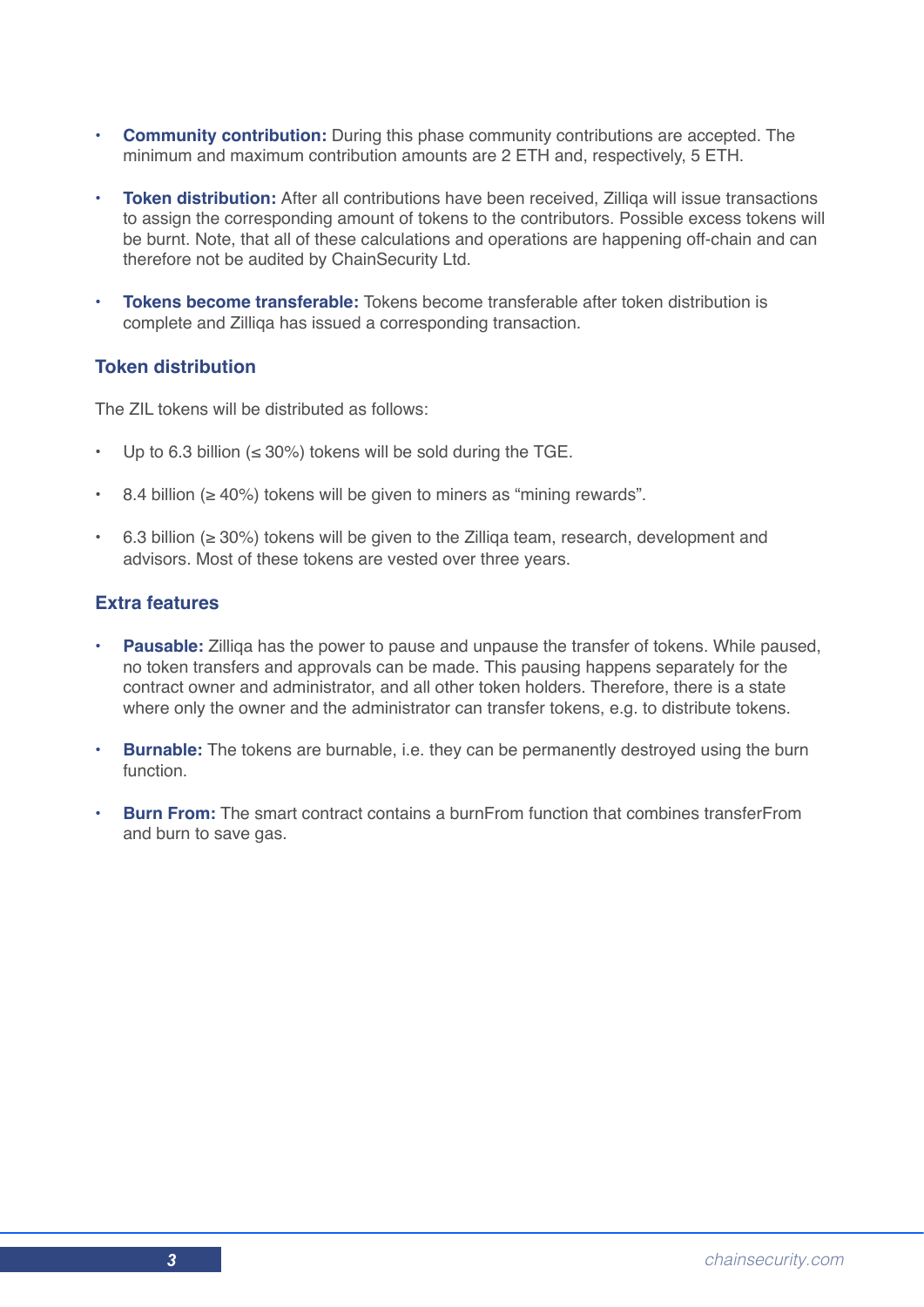## Audit overview

#### **Depth**

The scope of the security audit conducted by ChainSecurity Ltd. was restricted to:

- Scanning the contracts listed above for generic security issues using automated systems and manually inspecting the results.
- Manual auditing of the contracts listed above for security issues.

#### **Terminology and labels**

For the purpose of this audit, ChainSecurity adopts the following terminology. To summarise security vulnerabilities, the *likelihood*, *impact* and *severity* (inspired by the OWASP risk rating methodology<sup>1</sup>) are specified.

**Likelihood** represents the likelihood of a security vulnerability to be encountered or exploited in the wild.

**Impact** specifies the technical- and business-related consequences of an exploit.

**Severity** is derived based on the likelihood and the impact determined previously, and is summarised in Table 2.

The severity of each finding is categorised into four ratings, depending on their criticality:

- signifies a low-risk issue that can be considered as less important.
- signifies a medium-risk issue that should be fixed.
- signifies a high-risk issue that should be fixed very soon.
- signifies a critical issue that needs to fixed immediately.

|                   | <b>IMPACT</b> |        |               |
|-------------------|---------------|--------|---------------|
| <b>LIKELIHOOD</b> | <b>High</b>   | Medium | Low           |
| <b>High</b>       | c             | H      | M             |
| Medium            | H             | M      | $\mathbf{L}$  |
| Low               | M             | L      | $\mathcal{L}$ |

*Table 2. Severity of an issue based on its impact and likelihood.*

1 https://www.owasp.org/index.php/OWASP\_Risk\_Rating\_Methodology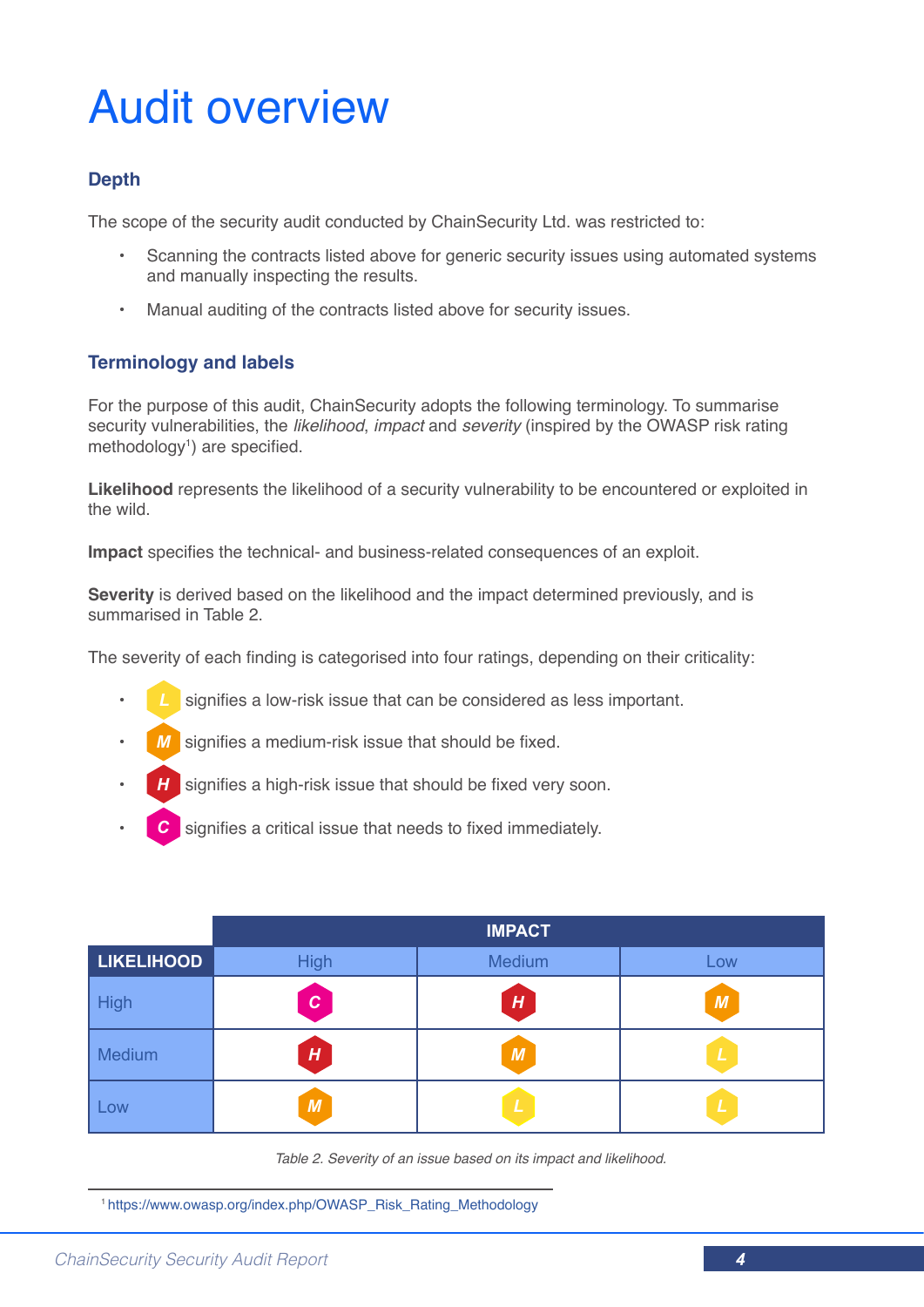If no security impact is found for an issue, we label it as  $($ "no issue").

If a security impact has been found for an issue, and it has been addressed technically during the auditing process, we also label it as  $($  "fixed").

If the security impact for an issue has been addressed in another manner, we label it as ("addressed").



Findings that are labelled as either  $\bigtriangledown$  fixed or  $\bigcirc$  addressed are resolved and therefore pose no security threat. Their severity is still listed simply to give the reader a quick overview what kind of issues were found during the audit.

#### **System risk classification**

Points are allocated to the severity category (Table 3) of each issue found in the audit in order to determine the overall risk level (Table 4) of the smart contract system.

| <b>Severity category of finding</b> | <b>Points</b>  |
|-------------------------------------|----------------|
|                                     | 30 per finding |
| $\overline{\bm{H}}$                 | 10 per finding |
| M                                   | 4 per finding  |
|                                     | 1 per finding  |

*Table 3. Allocation of points for each severity category*

| <b>System risk classification</b> |                      | <b>Cumulative points</b> |
|-----------------------------------|----------------------|--------------------------|
|                                   | <b>Critical risk</b> | 30 points or more        |
|                                   | <b>High risk</b>     | $17 - 29$ points         |
|                                   | <b>Medium risk</b>   | $7 - 16$ points          |
|                                   | Low risk             | 6 points or less         |

Table 4. Risk classification for systems based on the sum of all point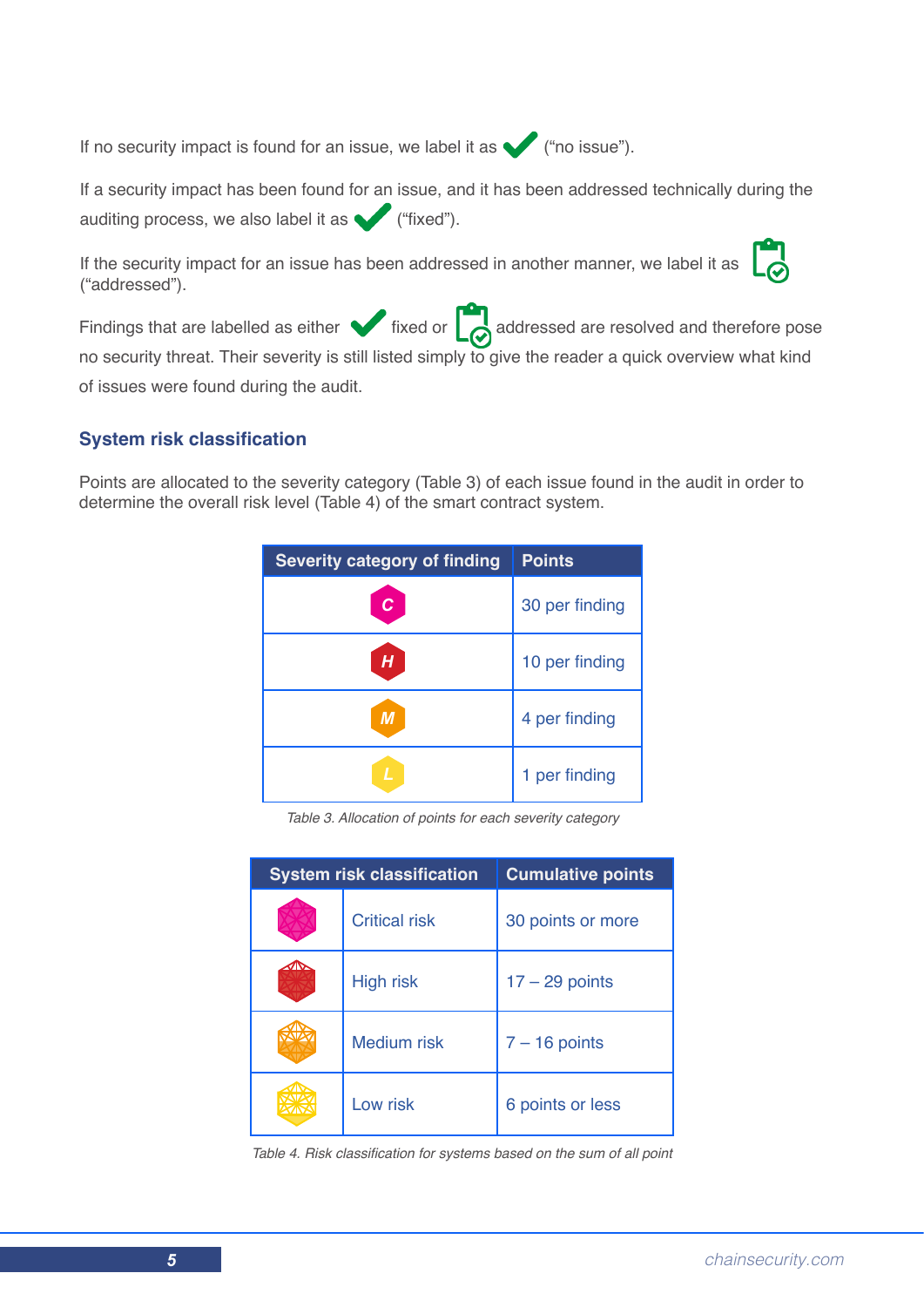#### **Limitations**

Security auditing cannot uncover all existing vulnerabilities, and even an audit in which no vulnerabilities are found is not a guarantee for a secure smart contract. However, auditing enables the discovery of vulnerabilities that were overlooked during development and areas where additional measures are necessary.

In most cases, applications are either fully protected against a certain type of attack, or they lack protection against it completely. Some of the issues may affect the entire smart contract application, while some lack protection only in certain areas. ChainSecurity therefore carries out a source code review to determine all the locations that need to be fixed. ChainSecurity performs extensive auditing in order to discover as many vulnerabilities as possible.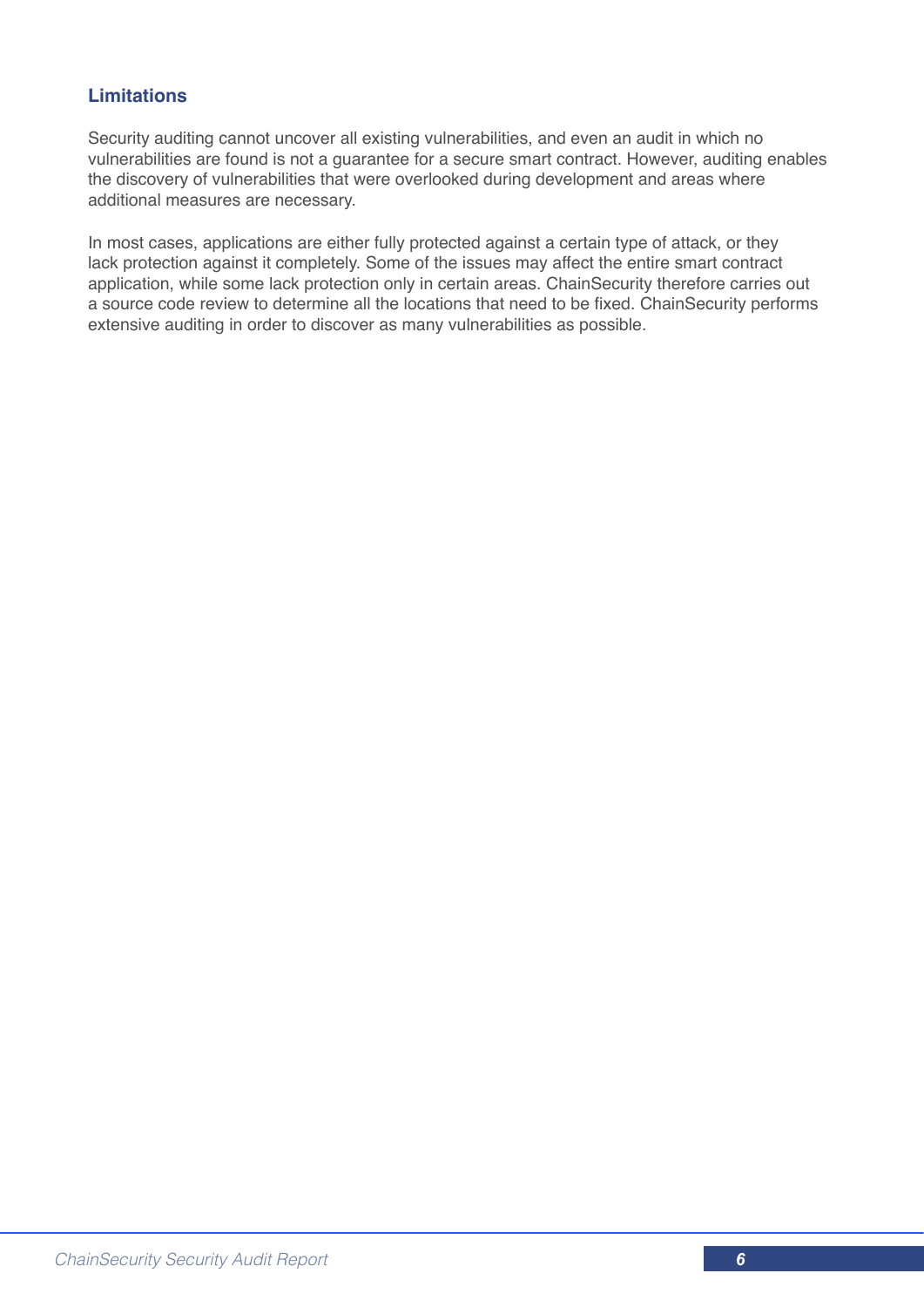## **Findings**

The following issues were investigated during the audit of Zilliqa's smart contracts.

#### **Issue 1: Conversion issues due to different decimals**

 **Likelihood:** High **Impact:** Low

It seems that ZILs from Ethereum will be eventually transferred into the mainnet. However, according to the technical whitepaper the ZIL token will have 12 decimals, while the Ethereumbased ZILs have 18 decimals:

**uint public constant** decimals = 18;

Therefore, during the conversion partial ZILs would be lost as they could not be expressed in the mainnet.

**Fix:** This issue has been fixed by Zilliqa by adjusting the number of decimals of the Ethereumbased token to 12. Therefore, the decimals now match.

#### **Issue 2: Missing validation in the token constructor**

 **Likelihood:** Low **Impact:** Medium

The Zilliqa token is constructed using the following function:

```
function ZilliqaToken(address _admin, uint _totalTokenAmount)
{ 
   // assign the admin account
  admin = _a dmin; // assign the total tokens to zilliqa
    totalSupply = _totalTokenAmount;
    balances [msg.sender] = _totalTokenAmount ;
    Transfer(address(0x0), msg.sender, _totalTokenAmount); 
}
```
The argument \_admin is not validated. This argument should be validated as there is no way to change \_admin after contract creation (there is no function that can be used to change the admin after constructing the token contract).

**Fix:** Zilliqa added a setAdmin function to the contract. Therefore, in case of a mishap during contract creation, this can now be fixed later.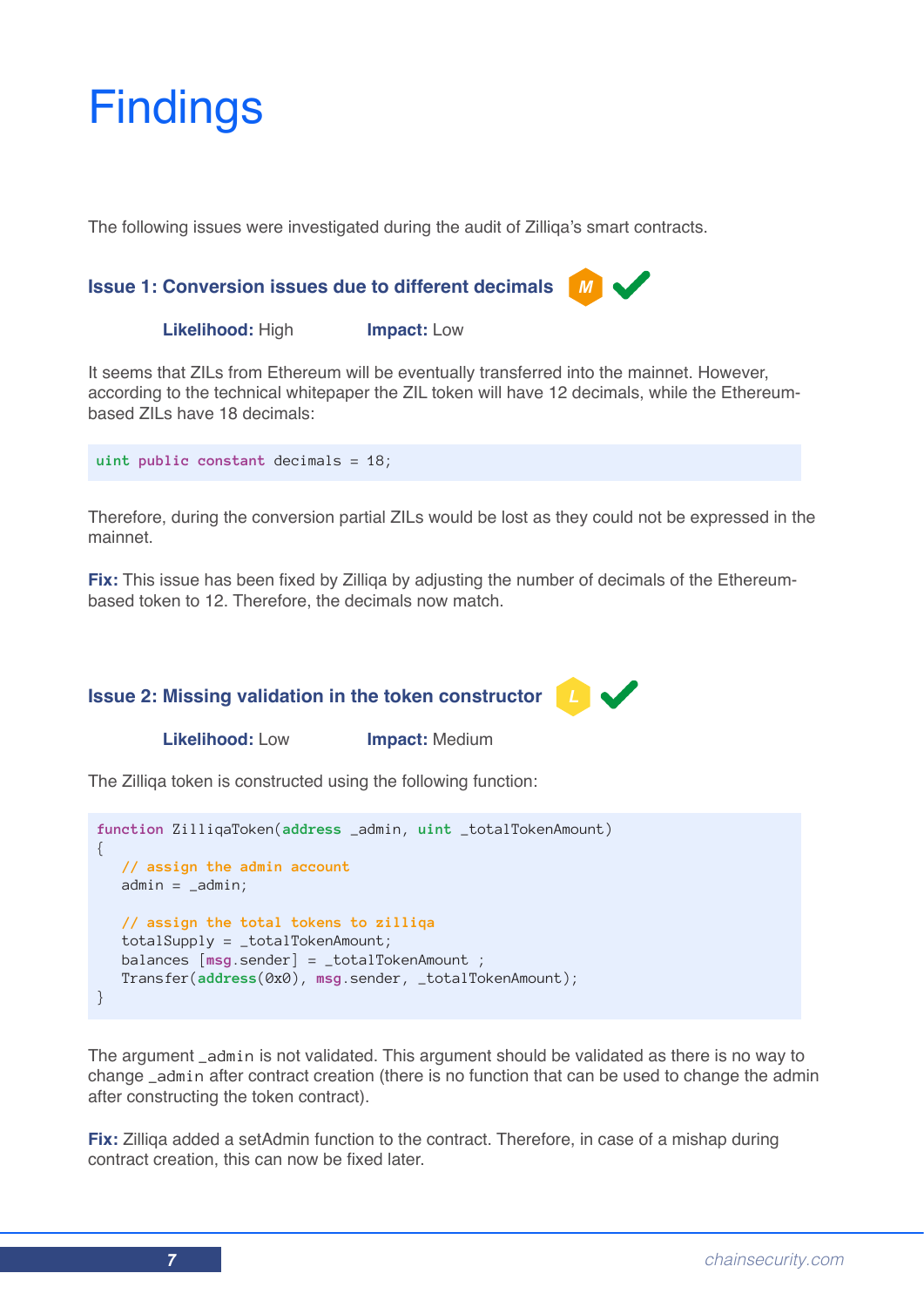

The only call to external code is made within the emergencyERC20Drain function, where it is safe as the contract's state is consistent and the call is controlled by the owner.



The contract receives and sends no ether and therefore contains no vulnerabilities in the regard.

**Callbacks**

As the only external call is safe and has no dependencies and as no ether transfers are made no callstack-related bugs exist in the smart contract.



Zilliqa uses the SafeMath library to protect from over- and underflows for all important numeric variables.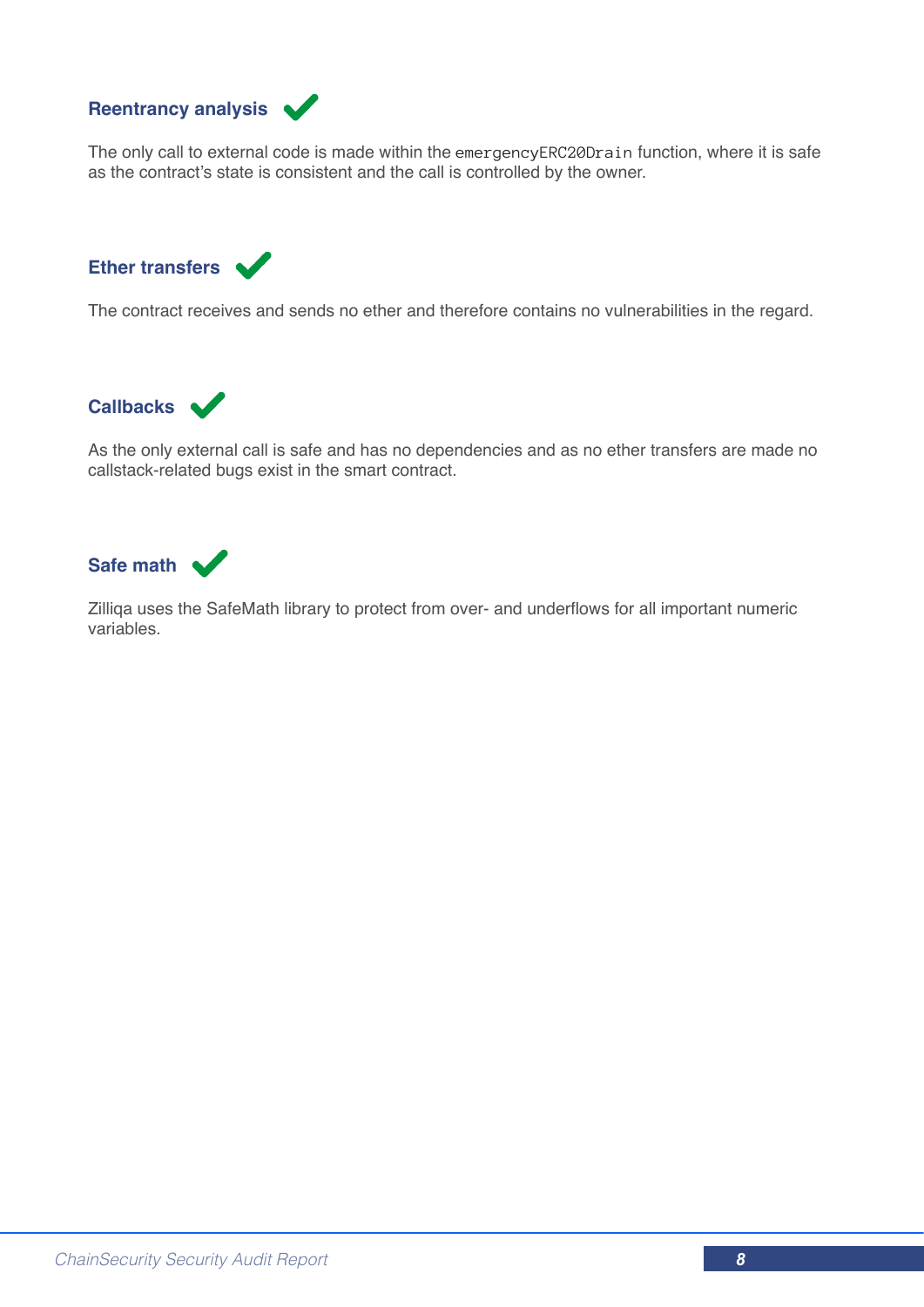### **Summary of system risk**

#### **Prior to audit**

| <b>Severity category of finding</b> | <b>Number of issues found</b>      | <b>Subtotal</b> |
|-------------------------------------|------------------------------------|-----------------|
| С                                   |                                    | 0               |
| H                                   |                                    |                 |
| М                                   |                                    | 4               |
|                                     |                                    |                 |
|                                     | <b>Total points:</b>               | 5               |
|                                     | <b>System risk classification:</b> |                 |

Our audit has revealed that the Zilliqa's smart contracts are at a **low** risk level prior to our audit and our subsequent amendments.

#### **After audit**

| <b>Severity category of finding</b> | <b>Number of issues found</b> | <b>Subtotal</b> |
|-------------------------------------|-------------------------------|-----------------|
| $\mathbf c$                         |                               |                 |
| H                                   |                               |                 |
| $\boldsymbol{M}$                    |                               |                 |
|                                     |                               |                 |

**Total points:** 0

**System risk classification:** -

Zilliqa's smart contracts have no known issues after the code fixes.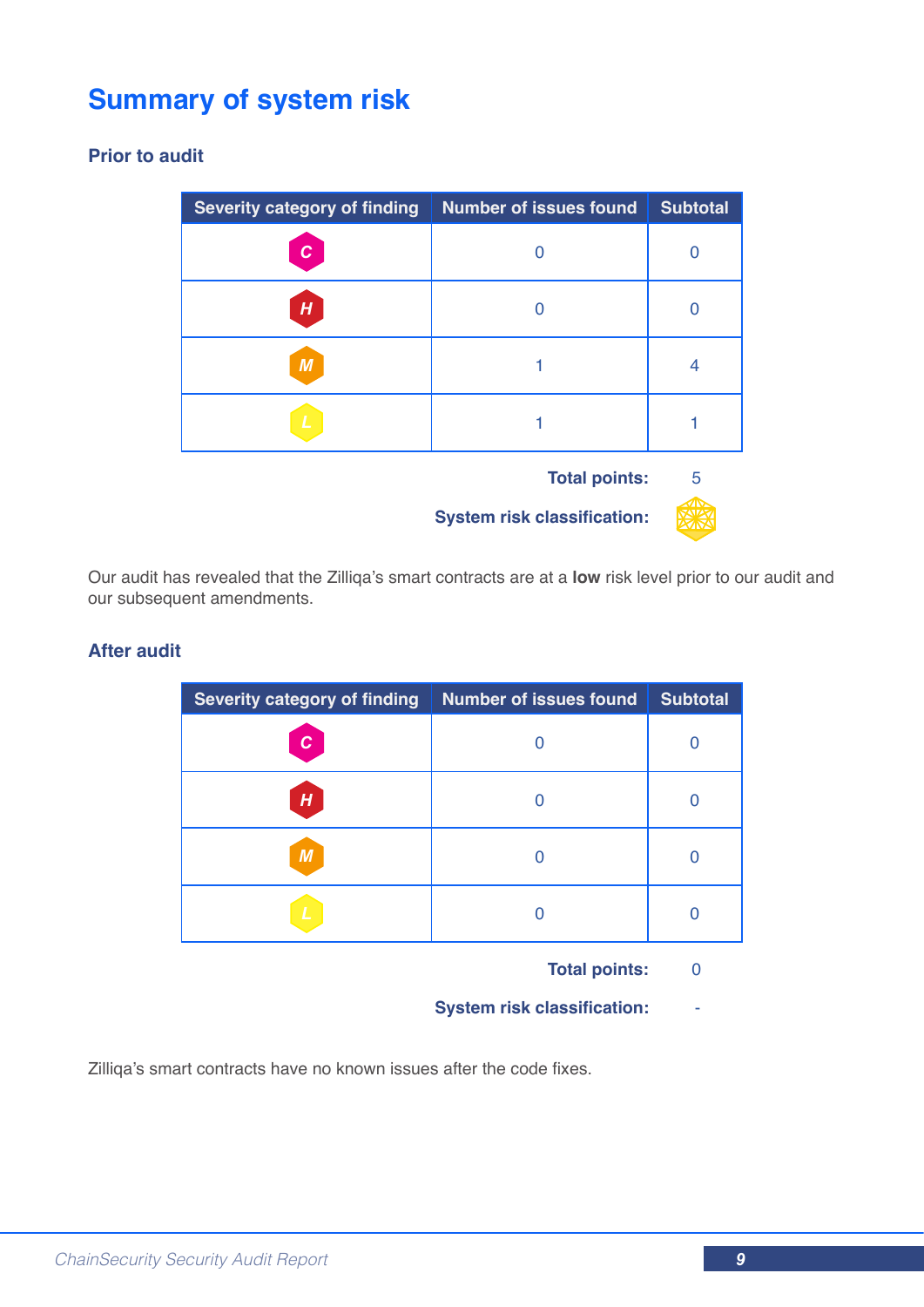### **Recommendations**

• Zilliqa's implementation of Pausable allows separate control for owner and admin, and all other users. The implementation looks as follows:

```
modifier whenNotPaused() {
   if (msg.sender == owner || msg.sender == admin) require(!pausedOwnerAdmin);
    } else {
       require(!pausedPublic && !pausedOwnerAdmin);
    }
   \frac{1}{\sqrt{2}}}
```
By this implementation pausing owner/admin transfers implies pausing public transfers. We assume that this is intended by Zilliqa. A slightly better design would be to check this implication when pausedPublic and pausedOwnerAdmin are set, namely in the pause function. Then, this check would only be performed once every time the paused values change and not every time a transfer occurs. Consequently, some gas could be saved.

- Optionally, in order to increase the trustworthiness of Zilliqa, the vested tokens could directly be assigned to a smart contract, which administers the vesting. Alternatively, the vesting process could be defined more precisely (e.g. is it linear vesting, who controls it).
- The burn function is also contained in OpenZeppelin's BurnableToken. The two implementations differ in that Zilliga's implementation emits a Burn and a Transfer event. while OpenZeppelin's implementation only emits a Burn event. Due to the imprecise semantics of ERC20 tokens neither implementation appears to be wrong.
- The burnFrom(\_from, \_value) function in the ZilliqaToken contract first transfers tokens from address \_from to **msg**.sender and then **msg**.sender burns the transferred tokens.

```
function burnFrom (address _from, uint256 _value ) returns (bool) {
    assert(transferFrom (_from , msg.sender, _value));
     return burn(_value);
}
```
The call to transferFrom(\_from, msg.sender, \_value) may fail if \_from has not approved **msg**.sender to spend the specified amount of tokens. A successful execution of burnFrom requires that transferFrom must execute successfully. Posing this requirement as an assertion is misleading because a call to transferFrom may fail under normal conditions (due to lack of approval).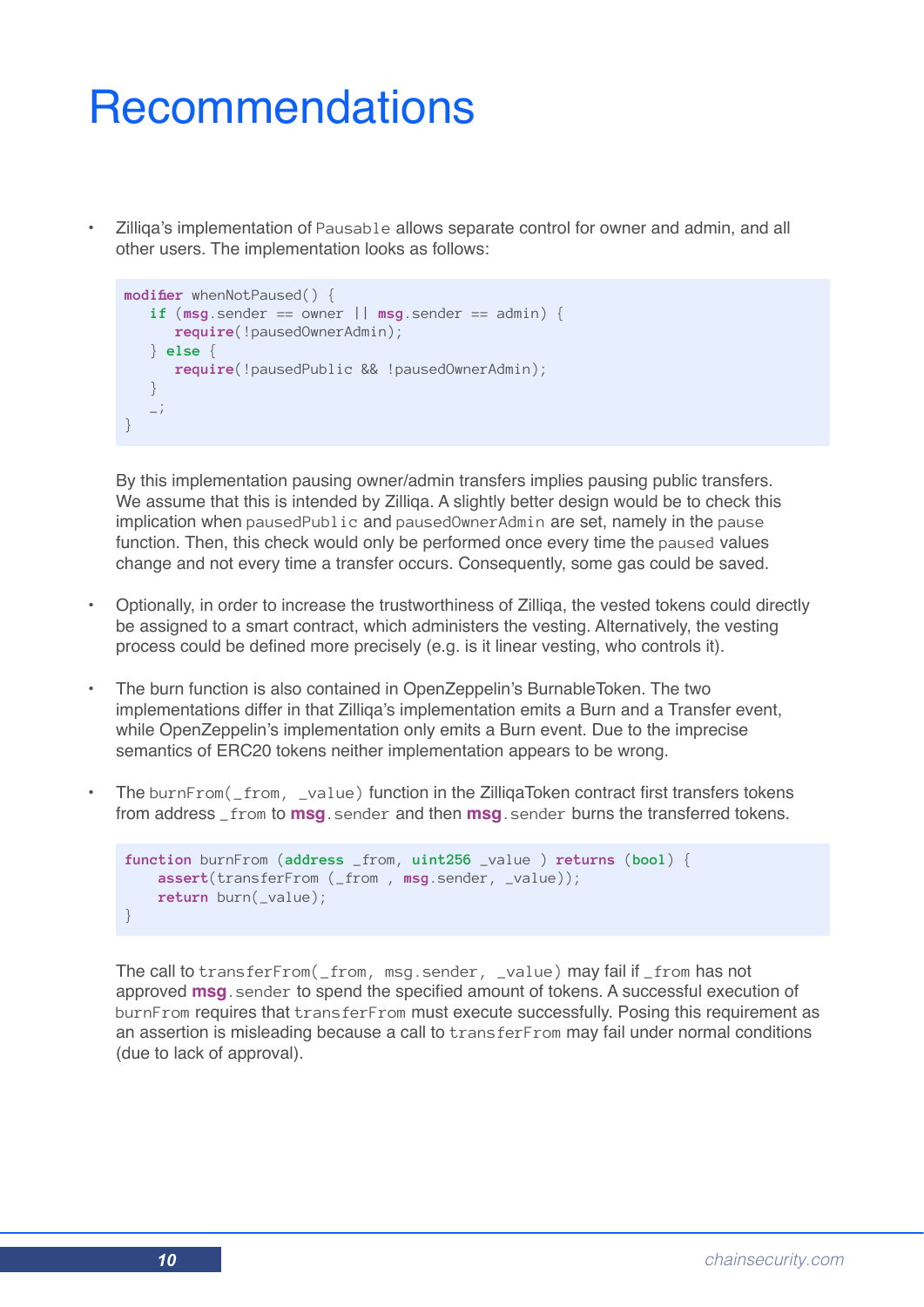• It is currently not possible to change the token's admin, which may be desirable in certain scenarios. One option is to include a function that updates the token's admin, similar to transferOwnership which is used to change a contract's owner.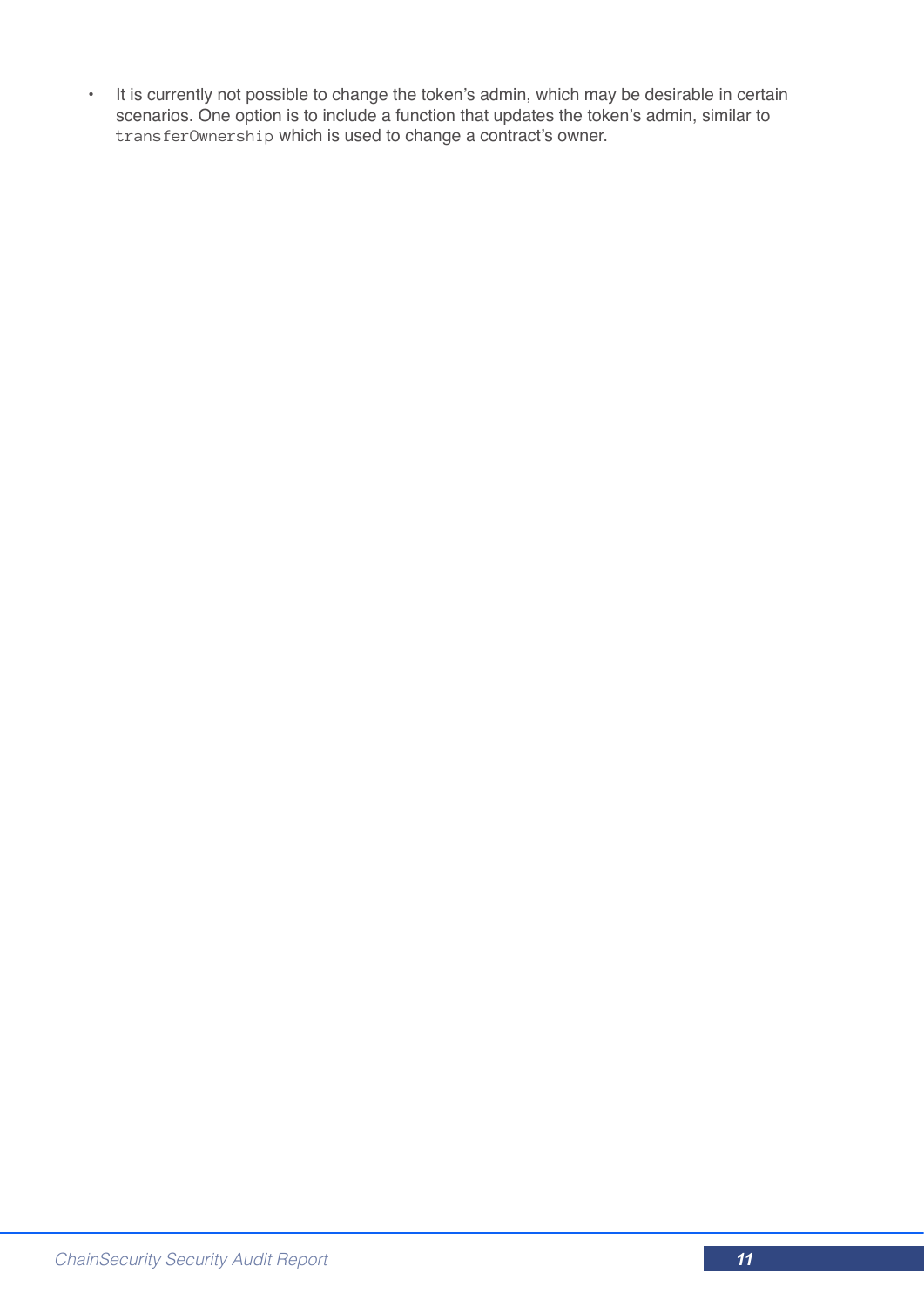### **Conclusion**

ChainSecurity Ltd. has analyzed Zilliqa's smart contract and has found no major technical vulnerabilities or shortcomings. The ZIL smart contract contains the necessary token functionality. Zilliqa has additionally addressed the minor shortcomings that were uncovered during the report and has even implemented some of the recommendations. Due to the design, ChainSecurity Ltd. cannot audit the correct calculation and allocation of token amounts to TGE contributors.